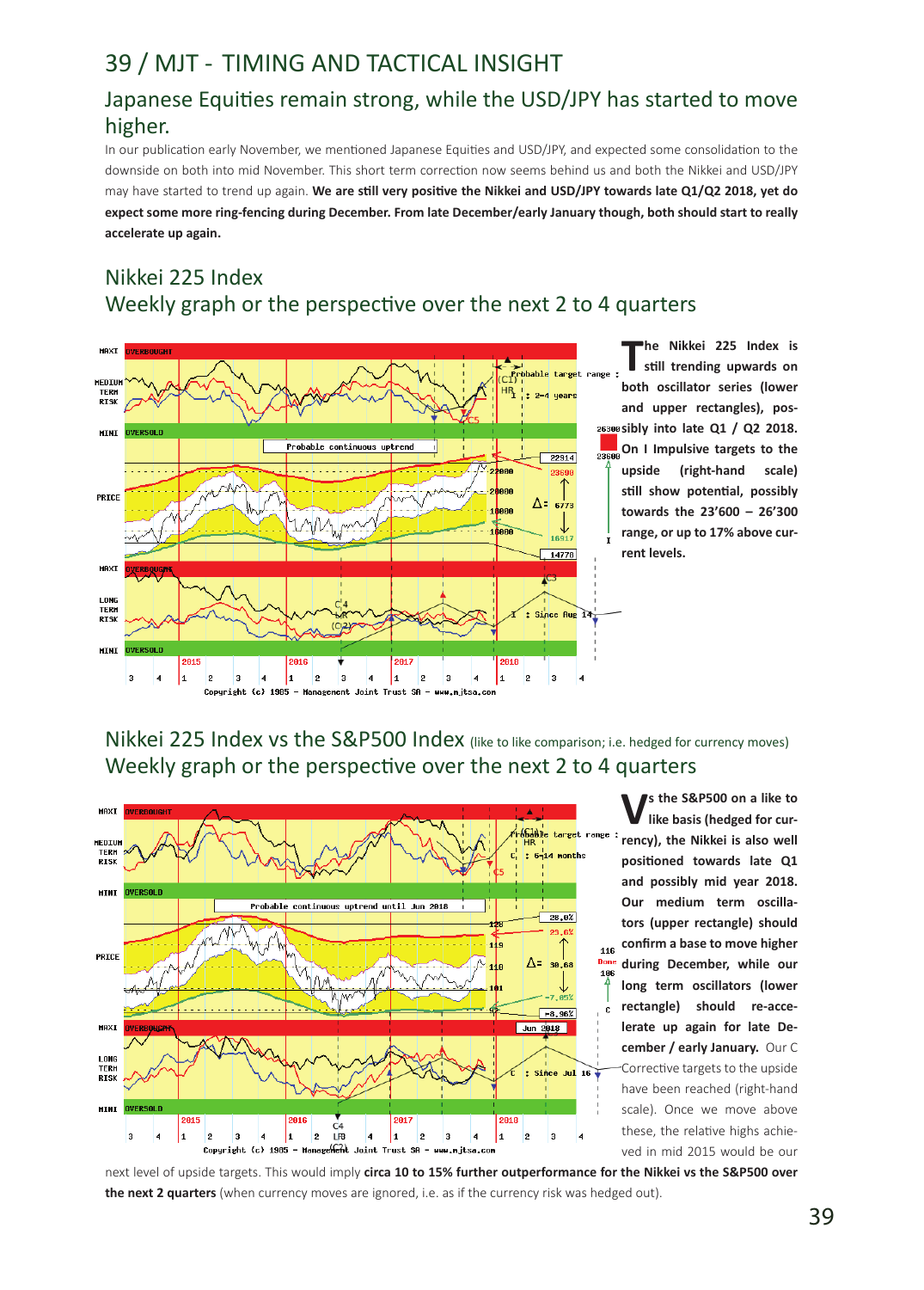## USD/JPY Weekly Graph or the perspective over the next 2 to 4 quarters



ince late 2016, USD/JPY has been trapped in a sideways consolidation. On our long term oscillators (lower rectangle), we believe it has built a base with a series of higher lows between Q3 2016 and Q3 118 2017. Based on this support, USD/JPY should move higher into late Q1 2018 at least. On our medium term oscillators (upper rectangle), the sequence we show may require a bit more patience. Indeed, it made an intermediate top early in Q4 2017, and **could continue to consolidate until year-end before it finds a support point** 

**to start accelerating to the upside again. We would consider 118 or the upper-end of our C Corrective targets up as an initial price target into late Q1 2018** (right-hand scale). If this resistance is taken out, the mid 2015 highs could be revisited.

## Japanese Government Bonds Futures (Dec) Weekly Graph or the perspective over the next 2 to 4 quarters



While USD/JPY has conso-<br>Widated slightly to the downside during 2017, Japanese Government Bonds (GJBs), inversely, have moved slightly upwards. On our medium oscillators (upper rectangle), we show that this uptrend could continue into mid 2018, but suffers a temporary setback from year-end to end Q1 2018. On our long term oscillators (lower rectangle), we are more negative for JGBs, and would expect the correction to the downside to last into mid 2018. **Both series are flagging potential tops in De-**

**cember this year (corroborated by our Automatic messaging "Dec 2017"; lower rectangle; right-hand side). It is however still unclear how strong and how long the correction will be, yet again a correction down in JGBs during Q1 2018 would probably imply that USD/JPY manages to break-out to the upside.**

#### **Initial remarks**

**On these Weekly graphs, we would expect another strong move on the Nikkei, both standalone and vs the S&P500 into late Q1, possibly mid-year 2018. The acceleration could start towards year-end and its upside potential is quite compelling. Over the last few months, the Nikkei has been strong, despite the Yen, which hasn't weakened much. As we move into Q1 2018, a weaker Yen (strong USD/JPY), and implicitly a correction down in JGBs, would certainly help**  Japanese equities to accelerate up more rapidly.  $40 \,$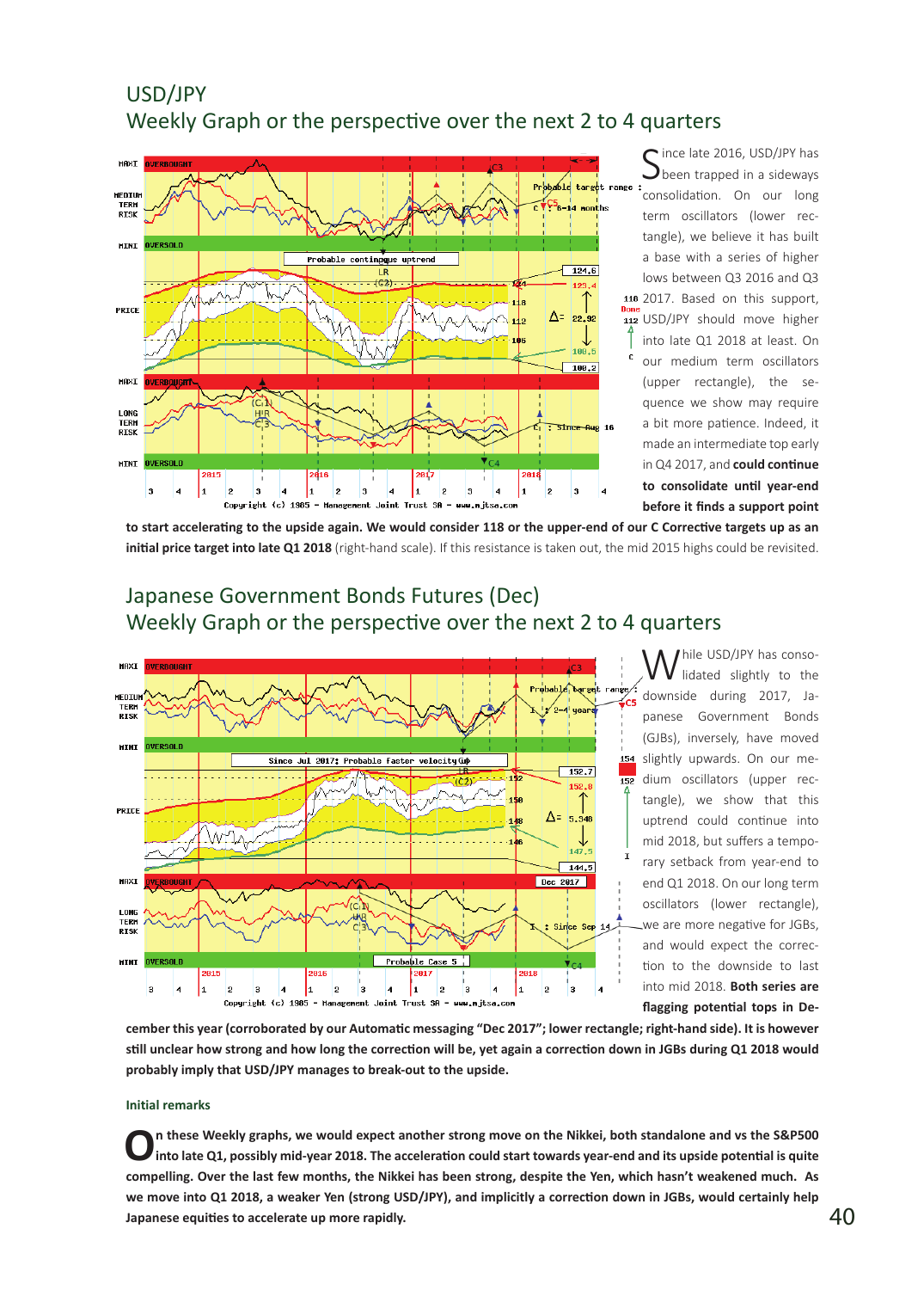## USD/JPY Daily Graph or the perspective over the next 2 to 3 months



We now focus on the<br>
daily graph of USD/ JPY. Early November, we had expected that the correction 121 to the downside could "be quite strong". **It is now crucial however that USD/JPY stabilizes during December** so that it can support the positive scenario outlined in our Weekly graphs above in this section. Our medium term oscillators (upper rectangle) would suggest a bounce into the first half of December, and then a further period of retracement until year-end, before USD/JPY starts moving up again in Ja-

nuary. The sequence on our long term oscillators (upper rectangle) **is currently making a low, and could hold up until early January, before it accelerates up into Q1 2018.** Positive confirmation would come once USD/JPY is able to climb back above its C Corrective targets to the upside, i.e. above 114 (right-hand scale).

# Nikkei 225 Index Daily Graph or the perspective over the next 2 to 3 months



**The Nikkei 225 still looks strong towards Spring next year**. On our long term oscillators (upper rectangle), it made an intermediate top early November, and could now consolidate at high levels, before it accelerates up again between late December and January. On our medium term oscillators (upper rectangle), a new sequence up may have started in September. It should see an intermediate top in mid December, some consolidation down towards early January and then resume its uptrend. **A high level consolidation du-**

**ring December is quite possible, given that for now our I Impulsive targets to the upside have been reached** (right-hand scale).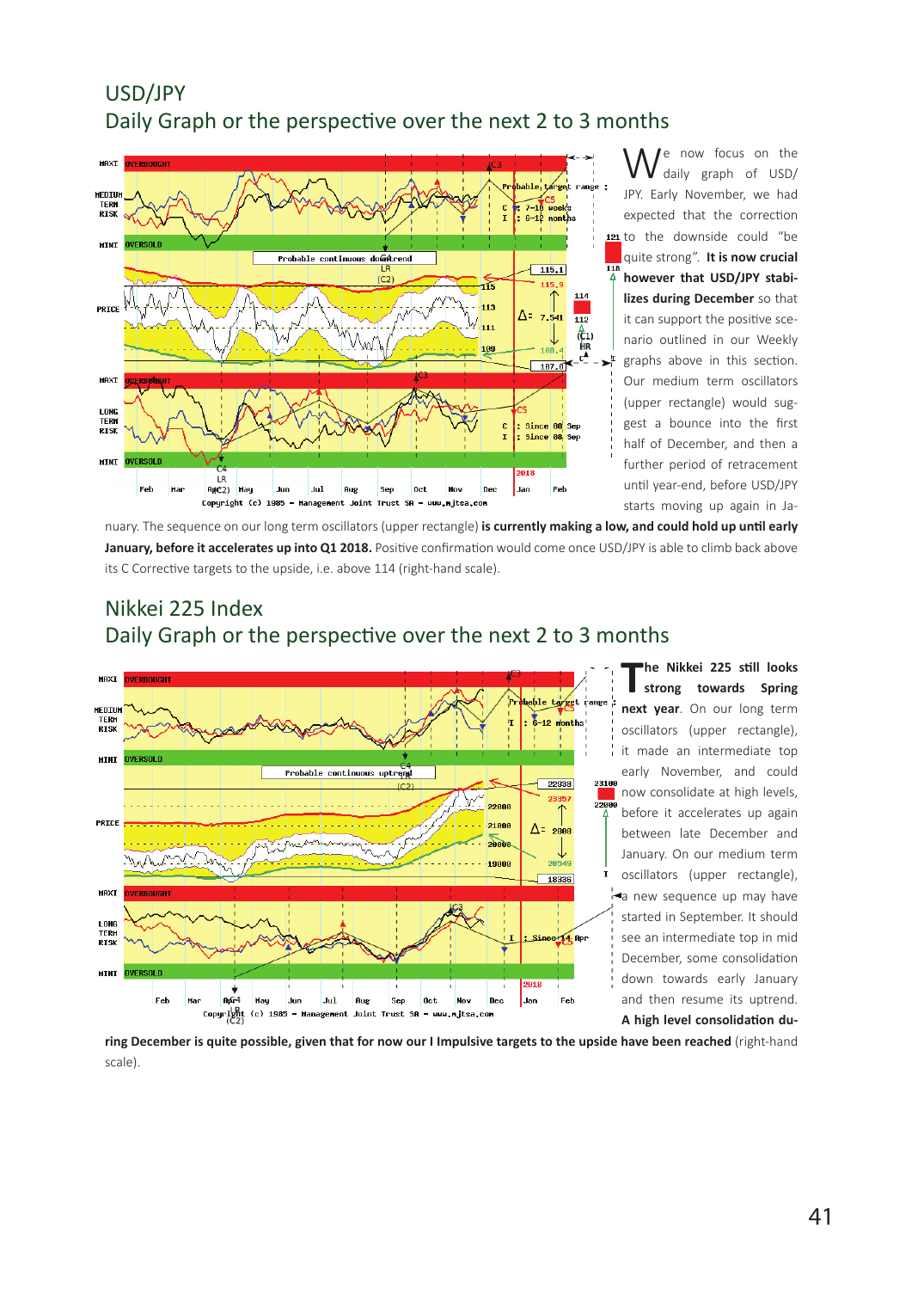SCJ – iShares MSCI Japan Small Cap. / EWJ - iShares MSCI Japan Index Fund

Daily Graph or the perspective over the next 2 to 3 months



**J apanese Small Cap. Companies will usually outperform the benchmark when the Yen is strong**. Indeed, on average, their businesses are more domestic than larger caps. They suffer less translation risk when the Yen is strong. Inversely, **since late August, and the bounce in USD/JPY, Small Cap have been under-performing**. On both our oscillator series (lower and upper rectangles), we would expect this under-performance to resume for a few <sup>C</sup>more weeks into the 1st half of December. Following that, a

bounce could materialize **towards early January, before Japanese Small Caps start under-performing again towards the Spring. If on the other hand, the ratio makes new highs until late December, it would be a strong warning sign, that the uptrend on USD/JPY since September is in trouble.** 



**One of the reasons, the Nikkei has been so strong while USD/JPY has remained rangebound, is that the Yen has actually been quite weak vs most other currencies (the Yen and the US Dollar are both quite weak)**. This is especially the case vs other currencies in (Asia. On this Daily graph, we show the cross of the Korean Won vs the Yen. It is indeed quite similar to the graph of the Nikkei. On our long term oscillators (lower rectangle), we would expect some consolidation into December followed by a gradual re-acceleration du-

ring January. While on our medium term oscillators (upper rectangle), **the uptrend is still well in place, despite a slight consolidation that may materialize late December. Our I Impulsive targets up (right-hand scale) would show 2 to 5% more potential for the Won vs the Yen over the next few months.** 

### Yen per Won Daily graph or the perspective over the next 2 to 3 months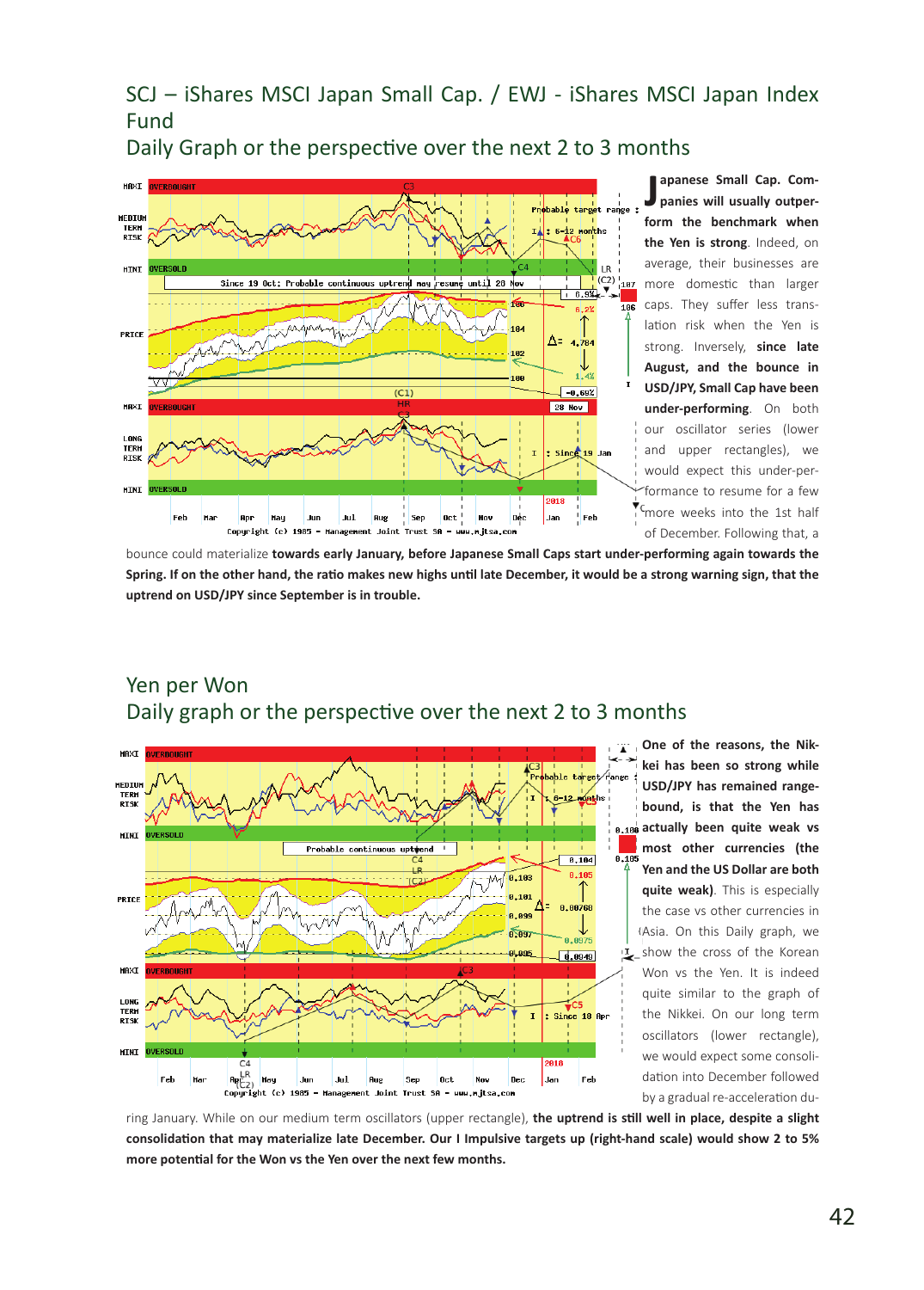#### Won per U.S. Dollar Daily Graph or the perspective over the next 2 to 3 months



#### USD vs the New Taiwan Dollar Weekly Graph or the perspective over the next 2 to 4 quarters



We now consider the US Dollar vs yet another strong Asian currency, the New Taiwan Dollar. On this graph, we've scoped out to a longer Weekly perspective. On our long term oscillators (lower rectangle), the downtrend does bot seem finished. Yet, we may be approaching an intermediate low for the US Dollar between now and year-end. The sequence we show on our medium term oscillators (upper rectangle) confirms this low and the subsequent bounce into Q1 2018. **More generally, during December, the US Dol-**

**lar seems to be getting ready to bounce vs most Asian currencies. This should help the US Dollar to finally gather some momentum vs the Yen.**